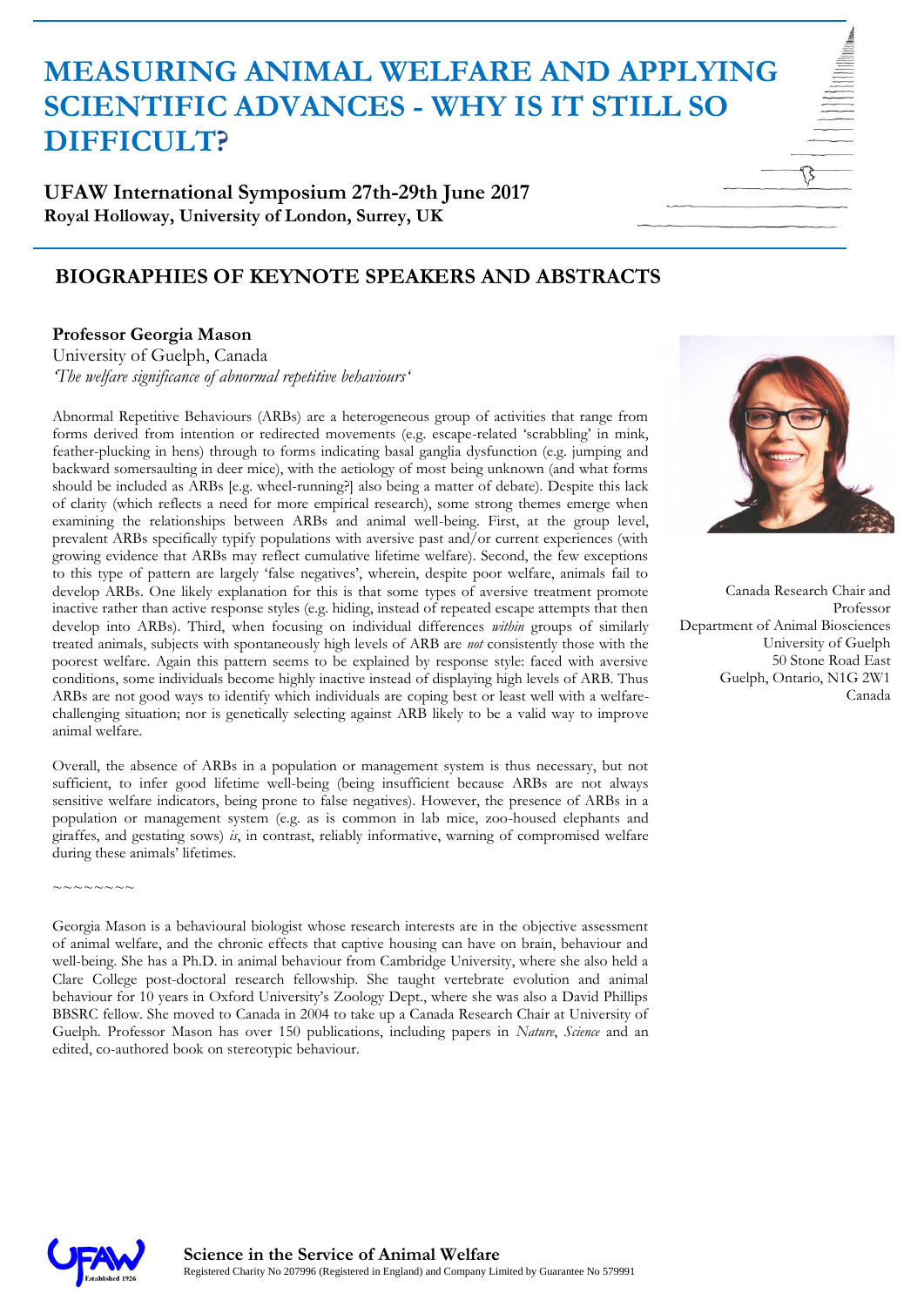**UFAW International Symposium 27th-29th June 2017 Royal Holloway, University of London, Surrey, UK**

#### **Professor Mike Mendl**

University of Bristol, UK *'Animal affect: What is it, what do we know, and what can we know?'*

Measuring animal welfare remains difficult, even after more than 40 years of research. Long-standing debates about what welfare actually is, how to define it, and hence how to measure it underlie these difficulties, but even with their potential resolution through an emerging consensus that welfare is to do with what animals feel – their emotional (affective) states – significant challenges remain. These include: (i) defining animal affect; (ii) establishing what affective state an animal is in; (iii) finding measures that reflect this state; (iv) establishing whether animal affect is consciously experienced.

We can address challenge (i) by defining animal affect operationally, for example in behavioural terms. One such definition stems from a reinforcement-based view of affect: affective states are those associated with rewards and punishers, where rewards generate positive affect and are things for which animals will work, whilst punishers generate negative affect and are things that animals work to avoid (e.g. Mowrer, Gray, Rolls). This definition captures the notion of valence (positivity or negativity of affect) which is integral to dimensional views of human emotion and fundamentally important in an animal welfare context. It allows us to tackle challenge (ii) by providing a framework in which we can make assertions about an animal's affective state on the basis of the reinforcement value of preceding events. This, in turn, is essential for addressing challenge (iii); finding measures that reflect that state. Many such measures are now being investigated in animal welfare science and we argue that adopting the approach advocated here will help us to avoid circularity in interpreting findings and identifying those measures that best reflect the assumed state of the animal. The final challenge is the toughest – what exactly is it that we have measured? Following this approach, we can cogently argue that we have measured affective valence; a neurobehavioural state of relative 'positivity' or 'negativity'. However, can we go further and claim that our measures reflect the conscious experiences – feelings – implied by our everyday use of the word 'emotion'? If we accept that the problem of other minds cannot be solved, then the answer must be a behaviourist 'no'. If, on the other hand, we take a different philosophical stance, or we believe that we can gather enough evidence to argue by analogy that our study species shows sufficient similarities to humans to justify a claim for consciousness, then our answer may be 'yes'. Whichever is the case at present, new developments in the cognitive and neurosciences will bring us closer to answering this key question.

Mike obtained a PhD in animal behaviour at Cambridge University in 1986. He then took a Royal Society European Research Fellowship to continue his work on behavioural development at Groningen University in the Netherlands, before returning to work at Cambridge University Vet School where he moved into the field of applied animal behaviour and welfare. He subsequently took up a position as a Behavioural Scientist at the Scottish Agricultural College in Edinburgh, continuing his work on pig behaviour and welfare, and then moved to Bristol University Vet School where he is now Professor of Animal Behaviour and Welfare, and has previously been Head of the Bristol Animal Welfare & Behaviour Group, and Deputy Head of School (Research). His current research interests are in the study of cognition, emotion, and social behaviour in domestic animals, with a view to using this information to improve animal welfare. Together with Dr Liz Paul, he developed a novel 'cognitive bias' approach to the assessment of animal emotions which draws on theory and findings from human psychology and cognitive neuroscience. He and



Professor of Animal Behaviour and Welfare Division of Animal Health and Husbandry School of Veterinary Sciences University of Bristol Langford House, Langford Bristol BS40 5DU UK



 $\sim$   $\sim$   $\sim$   $\sim$   $\sim$   $\sim$   $\sim$   $\sim$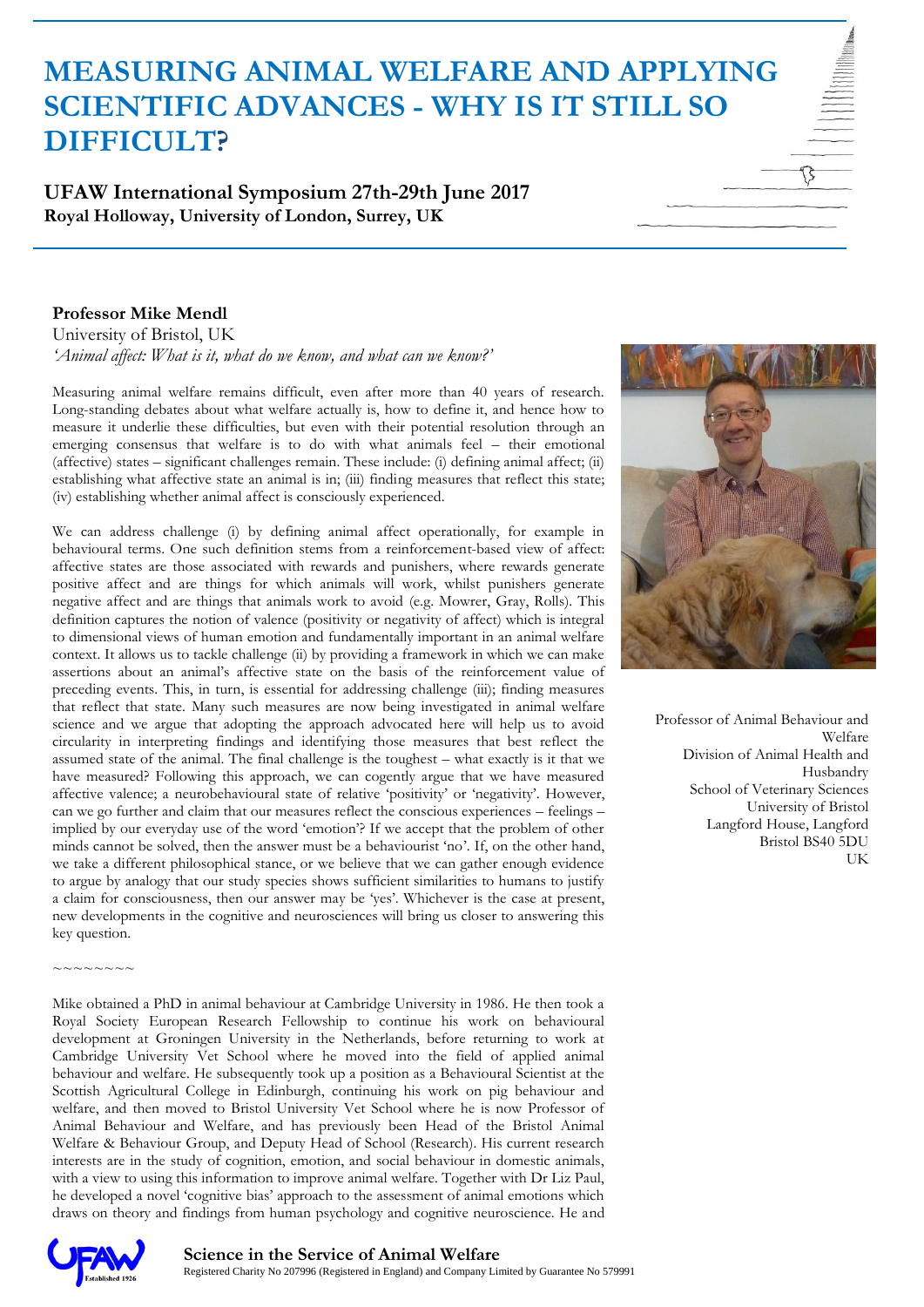### **UFAW International Symposium 27th-29th June 2017 Royal Holloway, University of London, Surrey, UK**

Liz received the 2013 inaugural International Society for Applied Ethology Creativity Award, and the Alice Richie Trust Memorial Fund Award for their work in this area. Mike was awarded the UFAW Medal in 2014 for his contributions to animal welfare science, and the RSPCA/BSAS Award for Innovative Developments in Animal Welfare in 2015. Mike also works on more applied animal welfare issues, with current interests in the relationship between housing and husbandry procedures and the health and welfare of farm, laboratory and zoo animals, and chronic pain conditions in domestic dogs.